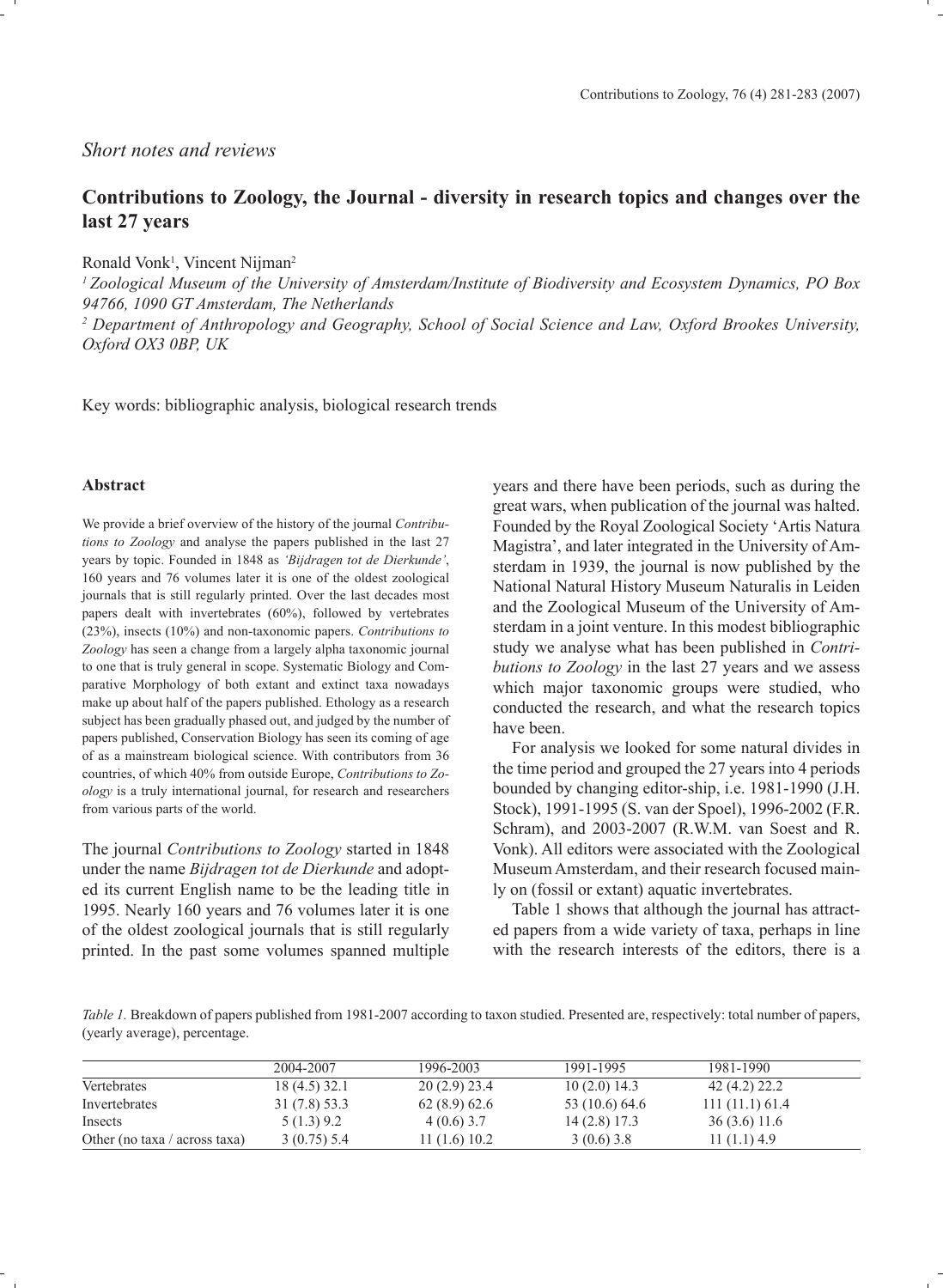|                        | 2007-2004     | 2002-1996    | 1995-1991   | 1990-1981     |  |
|------------------------|---------------|--------------|-------------|---------------|--|
| Alpha taxonomy         | 3(0.8)4.2     | 11(1.6)12.3  | 43(8.6)51.8 | 87(8.7)43.6   |  |
| Systematics            | 23 (5.8) 41.7 | 30(4.3)35.1  | 21(4.2)27.6 | 36(3.6)17.3   |  |
| Comparative morphology | 9(2.3) 15.4   | 18(2.6)14.4  | 3(0.6)4.5   | 28 (2.8) 12.4 |  |
| Ecology                | $5(1.3)$ 7.9  | 11(1.6)8.9   | 5(1.0) 5.7  | 24(2.4)13.5   |  |
| Ethology               | 0(0)0         | 3(0.4)4.4    | 2(0.4)3.7   | 15(1.5)8.9    |  |
| Palaeontology          | 3(0.8)5.4     | 8(1.1)8.2    | 0(0)0       | 2(0.2)0.6     |  |
| Conservation biology   | 4(1.0)8.3     | 1(0.1)1.0    | 1(0.2) 1.7  | 0(0)0         |  |
| Other                  | 10(2.5) 17.1  | 15(2.1) 15.7 | 5(1.0) 5.1  | 8(0.8)3.6     |  |
| Total                  | 57(14.3)      | 97 (13.9)    | 80(16.0)    | 200(20.0)     |  |

*Table 2.* Breakdown of papers according to subject matter. Presented are, respectively: total number of papers, (yearly average), percentage.

strong tendency for papers to be published on invertebrates. In the past at least six out of ten papers accepted for publication dealt with invertebrates, whereas in the last few years more and more papers on vertebrates get published. Despite the large number of insect species in the world, entomologists have rarely found their way to *Contributions to Zoology*, and probably seek out the specialised journals.

 How much there still is to discover about animal diversity (Magurran, 2003) becomes apparent when taking into account the number of new species that have been described in this journal alone. In almost every issue one or more new species, and higher taxa, are described, and considering the papers by Karasawa & Schweitzer in 2006 (fossil crabs), or Poeser and colleagues in 2005 (guppies), this does not only refer to little-studied or cryptic taxa.

Significant contributions in the past related to the theory of phylogenetic methods were made by Mooers and Schluter (1998), Lee (2001), Jenner (2002), and Koenemann and Schram (2002), whereas the phylogenetic relationship in triclads, polychaetes, Anomura, amphipods and xanthoid crabs were reported upon among others by Sluys (1989), Rota *et al*. (2001), Tudge (1997), Vonk & Schram (2003) and Karasawa & Schweitzer (2006), respectively.

 Ecology and ethology are minor subject areas in *Contributions to Zoology*, but papers by De Voogd *et al*. (2005), and De Iongh *et al*. (1997), highlight the importance of this research area. Palaeontology was an important subject area, especially during the tenure of F.R. Schram as Editor-in Chief. His research on fossils and decapod phylogeny (Schram and Dixon, 2003; Schram, 1986) demonstrated the feasibility of treating fossils as full and equal partners in the study of decapod phylogenetic relationships and that rigorous cladistic methods could be used to evaluate the phylogenetic positions of fossils. After the superannuation of Schram, *Contributions to Zoology* remained an important outlet for palaeontologist to publish their work, as demonstrated by van Weers' (2005) taxonomic revision of fossil porcupines.

 Conservation biology as a subject found its way relatively early to the journal with diverse topics, such as changes in the amphipod fauna in The Netherlands (Pinkster *et al.* 1992), butterfly communities on Sardinia (Grill *et al*. 2004), changes in an intertidal community structure after a mass mortality event (Dadon, 2005), to the role zoos can play in the conservation of threatened taxa (Nijman, 2006; Gippoliti and Meijaard, 2007), and has increasingly gained importance. The paper by Nekaris and Jaffe (2007), in the preceding issue, illustrates the importance of taxonomy in conservation biology, as without proper knowledge on how many taxa there are, conservation efforts such as reintroduction programmes may turn out to be counter-productive.

 Table 2 shows that over time *Contributions to Zoology* has changed from a largely alpha taxonomic journal to one that is, again, truly general in scope. Systematic biology (including topics such as biogeography, evolutionary biology, phylogenetics, and phylogeography) and comparative morphology nowadays make up about half of the papers published, and a strong trend is that more and more papers are accepted on other topics as well. We feel that the shift from publishing largely descriptive papers, such as those reporting on new species without added analysis on the phylogeny, zoogeography, or evolutionary significance, to publishing more analytical papers is one that is reflective of the way science in zoology has progressed. The breakdown of papers according to subject matter also highlights the phasing out of Ethology or Animal Behaviour as a subject area, and sees the coming of age of Conserva